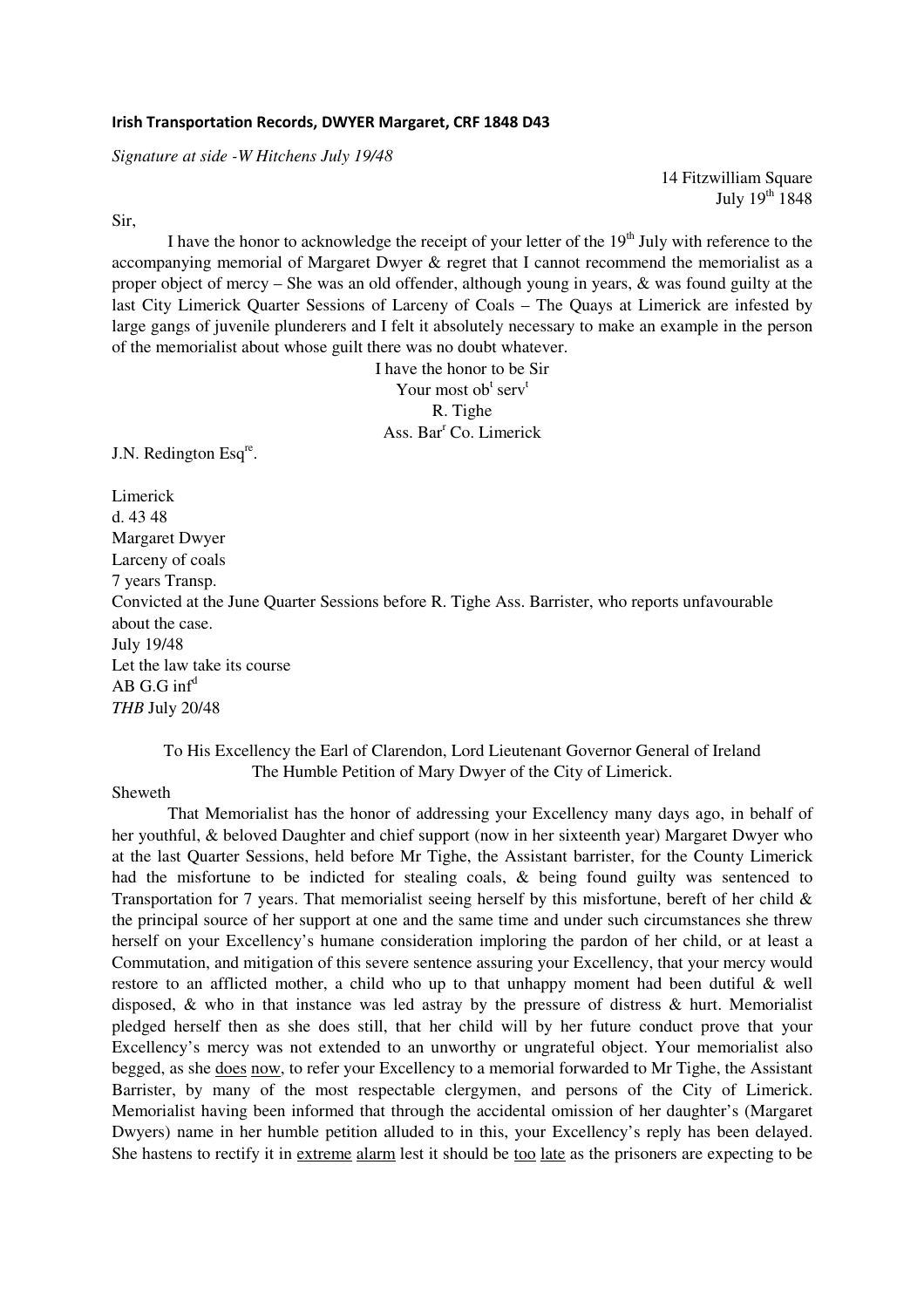almost immediately removed from the City of Limerick Gaol confiding in your Excellency's clemency for a favourable & speedy answer.

## Your memorialist will ever pray Mary Dwyer Limerick July 23rd 1845

#### *D43/48 Initials*

To His Excellency the Earl of Clarendon, Lord Lieutenant Governor General of Ireland The Humble Petition of Mary Dwyer of the City of Limerick.

#### Sheweth,

That memorialist, who is in <u>very</u> reduced circumstances, has been for a <u>long time</u> dependent for her support, upon the exertion of her children & principally among them, on her Daughter Margaret, who devoted the fruits of her labours entirely to her use & comfort.

 That at the last quarter sessions, held before Mr Tighe the assistant Barrister, for the County of Limerick, her Daughter had the misfortune to be indicted for stealing coal, and being found guilty was sentenced to Transportation for 7 years. that memorialist was herself, by this misfortune, bereft of her child, & the principal source of her support, at one & the same time, and under the circumstances she throws herself on your Excellency's humane consideration, imploring the pardon of her child, or at least a commutation or mitigation of this severe sentence. Your Excellency's mercy will restore to an afflicted mother, a child dutiful & well disposed up to this time & who in this instance was led astray by the pressure of distress and hurt and memorialist will pledge herself, that her child (now in her sixteenth year) will by her future conduct prove, that your Excellency's mercy was not extended to an untrustworthy object.

And your memorialist will ever pray

her

# Mary x Dwyer

mark

Memorialist begs to refer, to a memorial forwarded to Mr Tighe, the assistant Barrister, by many of the most respectable clergymen & Jurors of the City of Limerick. Limerick July 11<sup>th</sup> 1848

What is the name of her daughter-Memorialist Daughter's name is Margaret Dwyer City of Limerick Gaol  $15^{th}$  July 1848 John Moore Governor

#### *\*\*\*\*\*\**

## *Written up the side. W. Hitchens signature unclear*

Mrs O'Reilly's compliments to Mr Reddington, Tho' she has not the pleasure of his acquaintance, she has that, of being many years acquainted with his excellent mother, which she hopes will (if necessary) plead her excuse for troubling him on this occasion.

The object of Mrs Reilly's communication to Mr Reddington is to obtain redress for a most afflicted mother & daughter. The Daughter (Margaret Dwyer) having been found guilty, at the last Quarter Sessions in Limerick, of stealing coals, has been sentenced to 7 years transportation, by the assistant barrister Mr Tighe, she is, (Mrs O'Reilly understands) now only in her sixteenth year, and had been the chief support of her widowed mother, by [medle?] work. A memorial was transmitted, in